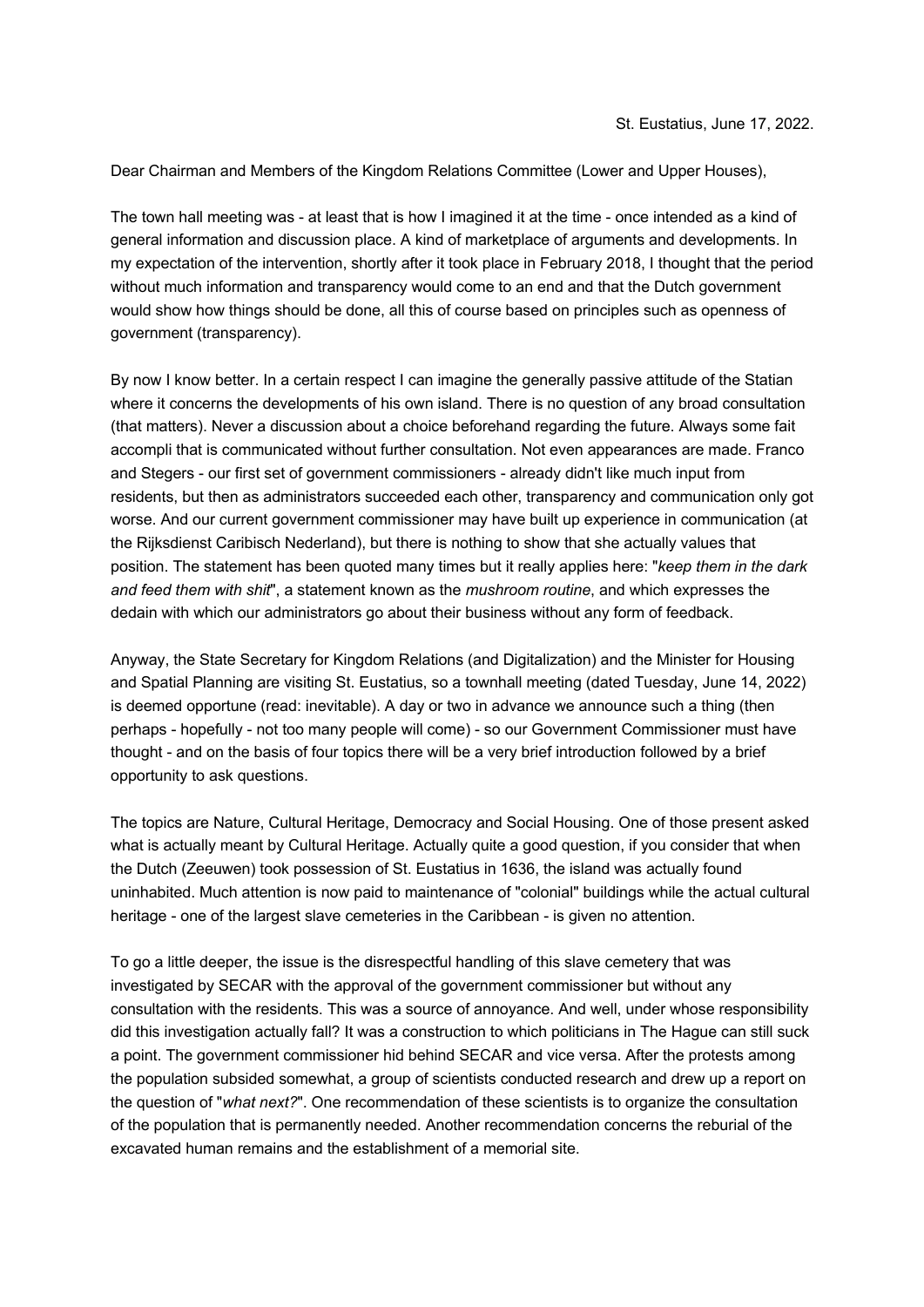The (my) expectation is that they will quietly wait until the unrest has subsided further and the research will continue as usual (DNA research on the bones). Eventually - so is my continued expectation - a future airport boulevard will be found to be an important economic development (is currently not in any publicly available plan, but the fait accompli will, if necessary, just be pulled out of a hat) after which the graves will be exhumed and the respectful reburial will be forgotten (something with 'points of no return' that have already been passed, or so).

Of course, this is only a hypothesis, and it will obviously be denied; in some time in the future we will be able to see whether the hypothesis really did not make sense, or whether it might have been correct after all (but by then it will be too late to do anything respectful). In this context I also note that the government commissioner has already written to me once to say that she will no longer deal with my letters on this subject. I don't see a board of mayor and aldermen of any municipality in the European Netherlands getting away with such a reaction that shows contempt for the inhabitants. Here that contempt takes place continuously. The necessity of the recently held *mediation* between the government commissioners and the Island Council can, in my opinion, also be traced back to this attitude.

*Note: A word about archaeology (in the context of Cultural Heritage). For some time now (more than a year) the University of Leiden has been trying to repatriate material from St. Eustatius. But mails sent to the island government simply go unanswered...*

On the very morning of the day the townhall meeting was planned, the news site dossierkoninkrijksrelaties.nl reported <sup>1</sup> that five reports (in the period June 2017-October 2020) about the alarming situation around the cliff had been covered up. Not communicated about, not discussed with the Island Council, no information to the population. The article literally states, "*By the way, it was not difficult to push the reports under the carpet, because the Island Council had been sent home at the beginning of 2018*". Also in the townhall meeting the case remained without explanation because there was a lawsuit pending concerning a report: it could not be quoted from, of course. I explained that my question was not just about the lawsuit but about the fact that five reports mentioning a high risk had remained untreated and uncommunicated for so long (about five years). This observation remained further without response. On one side of the island people are rightly seriously concerned about erosion while on the other side - namely from the resort - the investor with the knowledge of the government commissioner has shoveled down paths with impunity and without a permit. Well, whoever still understands may explain it to me  $^2$ .

Regarding the point about the return of democracy on the island, I am inclined to believe the statements of the State Secretary when she states that this will be as soon as possible. The timetable she outlined would come down to "commissioners (aldermen) to be appointed by the Island Council at the end of this calendar year" and "at some point shortly after the 2023 elections, the budget right back to the Island Council". Seems to me all not unreasonable whereby I also note that the points (criteria) that should be met at the time were unilaterally drawn up and submitted by the Netherlands. There was never any prior discussion or negotiation about this. In other words: the European Netherlands too - at least in the recent past - has not shown any respect for each other.

<sup>1</sup> https://dossierkoninkrijksrelaties.nl/2022/06/14/alarmerende-rapporten-over-gevaar-klif-op-sint-eustatius-genegeerd/

<sup>&</sup>lt;sup>2</sup> In my explanation, I get no further than two conclusions: 1) apparently, everything (!) can be bought for money and 2) power corrupts.